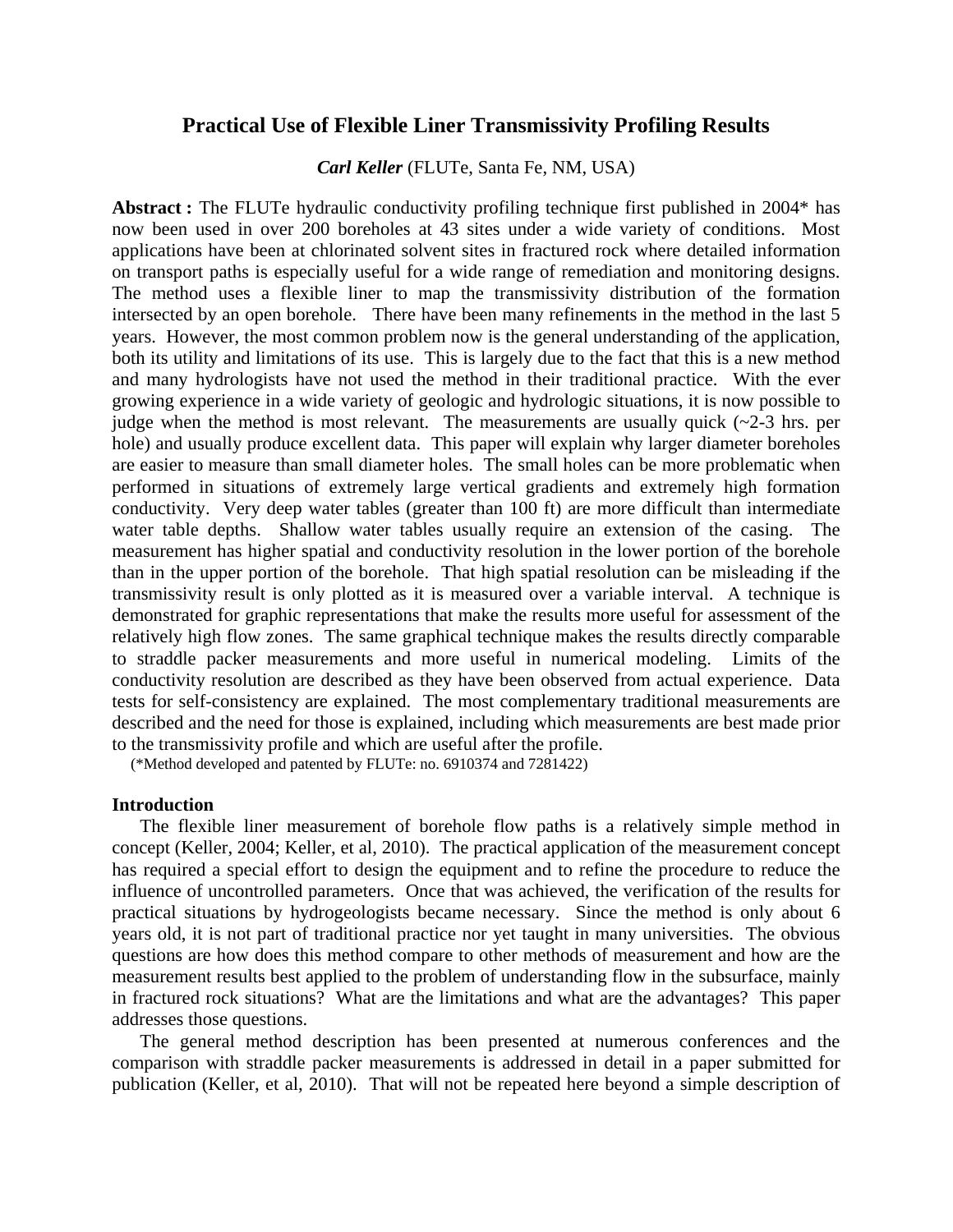the method. The focus here is how one can use the results of the measurement in the form provided.

### **The profiling method**

The profiling technique uses an everting borehole liner to displace the water in a borehole as shown in Fig. 1. The everting liner is driven by the addition of water to the interior of the liner and as the liner descends by eversion (the reverse process of inversion), the water in the borehole is driven continuously into the flow paths available such as fractures, permeable beds, or the matrix rock. The water level inside the liner is maintained at a constant level well above the water table in the formation and that over-pressure dilates and drives the liner down the hole. The liner is fed from a reel adjacent to the wellhead. The descent rate of the liner is governed by the excess head in the liner and the transmissivity of the borehole beneath the liner. It is obvious that the liner descent rate (velocity of the everting bottom end of the liner) multiplied by the cross sectional area of the borehole is equal to the flow rate out of the borehole beneath the everting liner.

As the liner descends, it seals the borehole. That sealing process covers the borehole flow paths, sequentially, from the top down. Each time a flow path is covered, the transmissivity of the hole beneath the liner is reduced and therefore, since the driving pressure is essentially

constant, the liner velocity (flow rate out of the remaining borehole) is reduced. A careful measurement of the liner descent rate produces a monotonically decreasing flow rate with depth in the borehole. As each flow path is sealed by the liner, it produces a distinct drop in the liner velocity curve at the elevation of the flow path just sealed. That drop in velocity identifies the elevation of the flow path. The change in liner velocity is a measurement of the flow rate out of the hole at that flow path and hence a measurement of the flow into that flow path prior to its being sealed by the liner. In this manner, the descending liner is used to measure the location and the flow rate of the significant flow zones in the borehole.

As the liner everts through the borehole, it eventually seals all of the significant flow paths and the liner velocity (i.e., the flow rate out of **FIGURE 1. Measurement Geometry**  the borehole) drops to such a low rate that the



measurement is terminated, and the transmissivity of the remaining unsealed hole is calculated from the final small velocity.

### **The results**

The measurement method records the depth every one-two seconds, the driving pressure interior to the liner (the excess head), and the tension on the liner at the wellhead. The driving pressure in the borehole beneath the liner is often measured with a recording pressure transducer at the bottom of the hole prior to the liner installation. These measurements at discrete time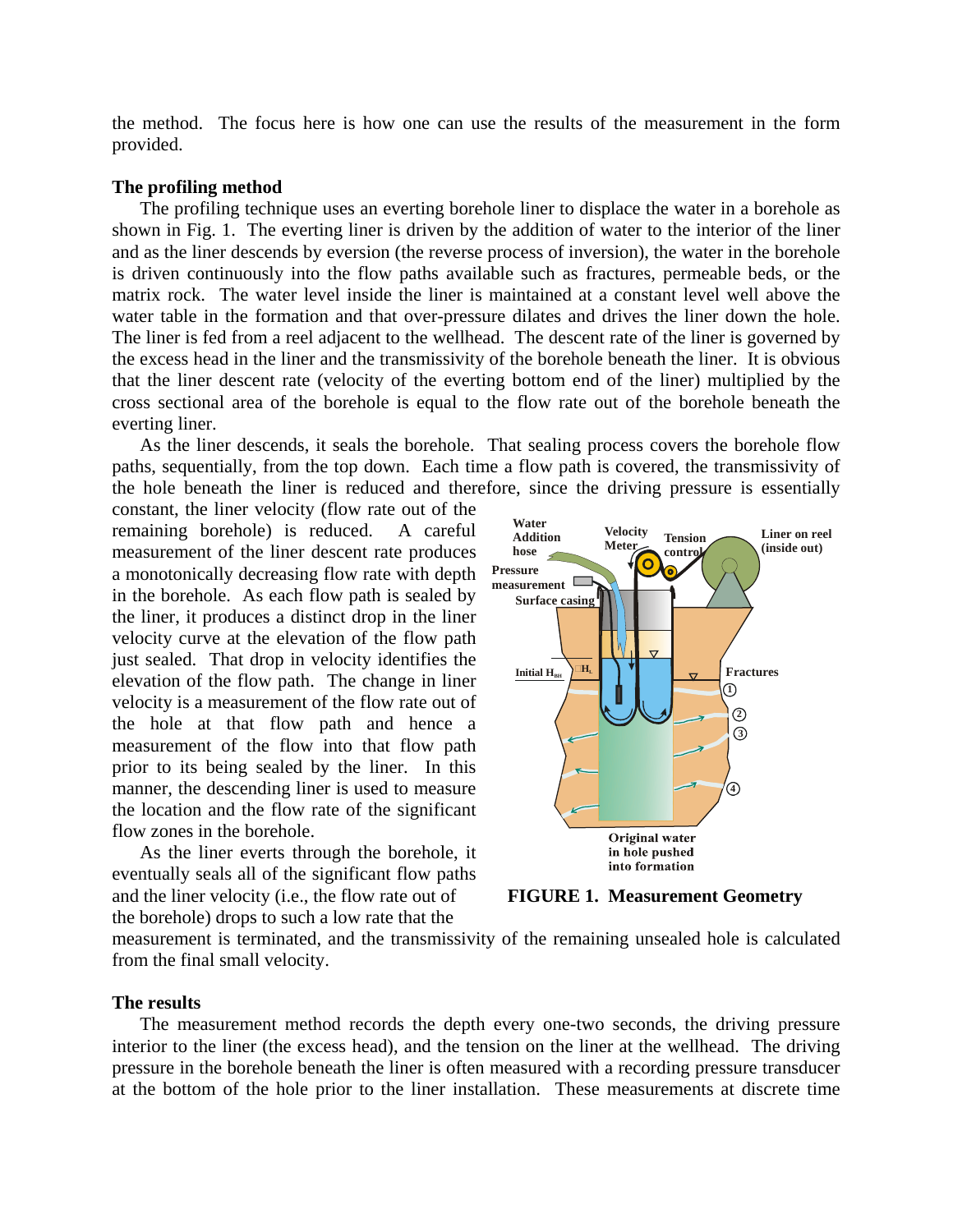intervals are used in the calculation of the flow rate out of the borehole per unit borehole driving pressure as a function of liner depth in the hole. A typical result is shown in Figure 2. From that flow rate with depth curve, the transmissivity distribution in the borehole is calculated (Figure 3).



Because the liner velocity starts with a relatively high velocity and then decreases, the distance that the liner travels in each time step is also decreasing with depth in the hole. The transmissivity of the borehole wall is calculated for each time step and therefore over a decreasing hole interval. That results in finer spatial resolution of the transmissivity for the lower portion of the borehole than for the upper part of the borehole. Figure 3 is a transmissivity plot for that decreasing depth interval. However, a high flow zone measured in many small intervals will produce many small transmissivity values. The plot in Fig. 3 shows just such a result in the interval from 86 to 88 m. If the transmissivity values are summed over many discrete intervals of the same length (0.3 m in this case), the result is Figure 4a. This shows that the lower interval from 86 to 88 m has a total transmissivity higher as compared to 40-42m than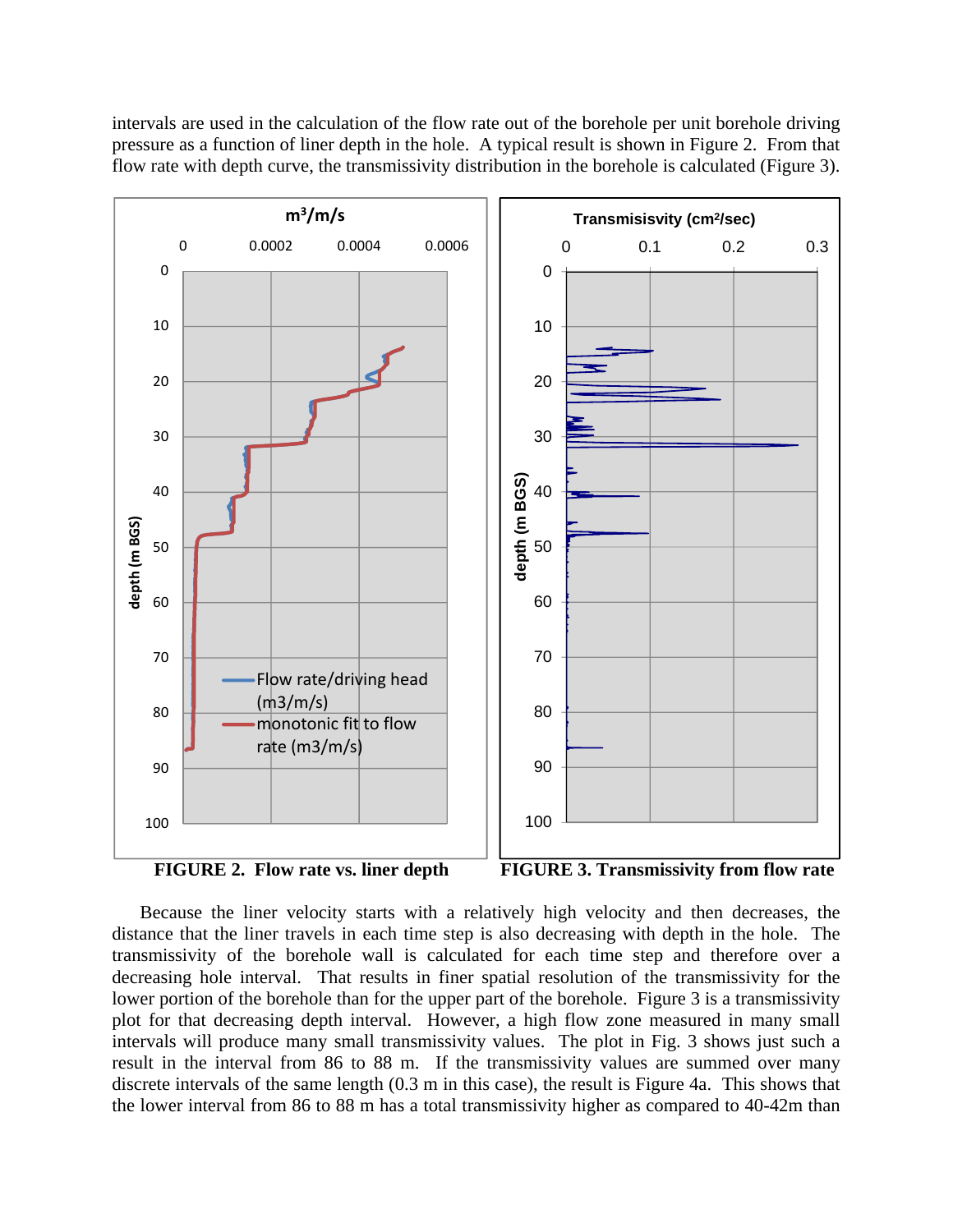was apparent in Fig. 3. For that reason, the results of the transmissivity measurement are provided in both the form of Fig. 3 and of Fig. 4. For purposes of modeling, the high resolution measurements may be much finer than the mesh size of the calculation. Figure 4b shows the same results of Figure 4a integrated over a larger interval (5 ft) perhaps more typical of the model mesh.



**FIGURE 4a. Transmissivity in 0.3 m intervals. 4b. Transmissivity in 1 m intervals. Note, the transmissivity value is the total over the width of the bar. The total transmissivity of each graph is equal to 5.00 cm<sup>2</sup> /s.** 

Figure 5 is the conductivity distribution of the borehole calculated from the transmissivity of Figure 4. This is just a scaled version of the same distribution of Figure 4a. By plotting it on a log scale, one can better see the conductivity variation. If the results are to be compared to straddle packer tests, the integration intervals used for the conductivity calculation can be the same intervals as used for the straddle packer testing. Such a comparison has been discussed in detail (Keller, et al, 2010) where several boreholes were measured with continuous straddle packer testing and with the liner profiling technique. Overall the liner results were very comparable to the straddle packer tests.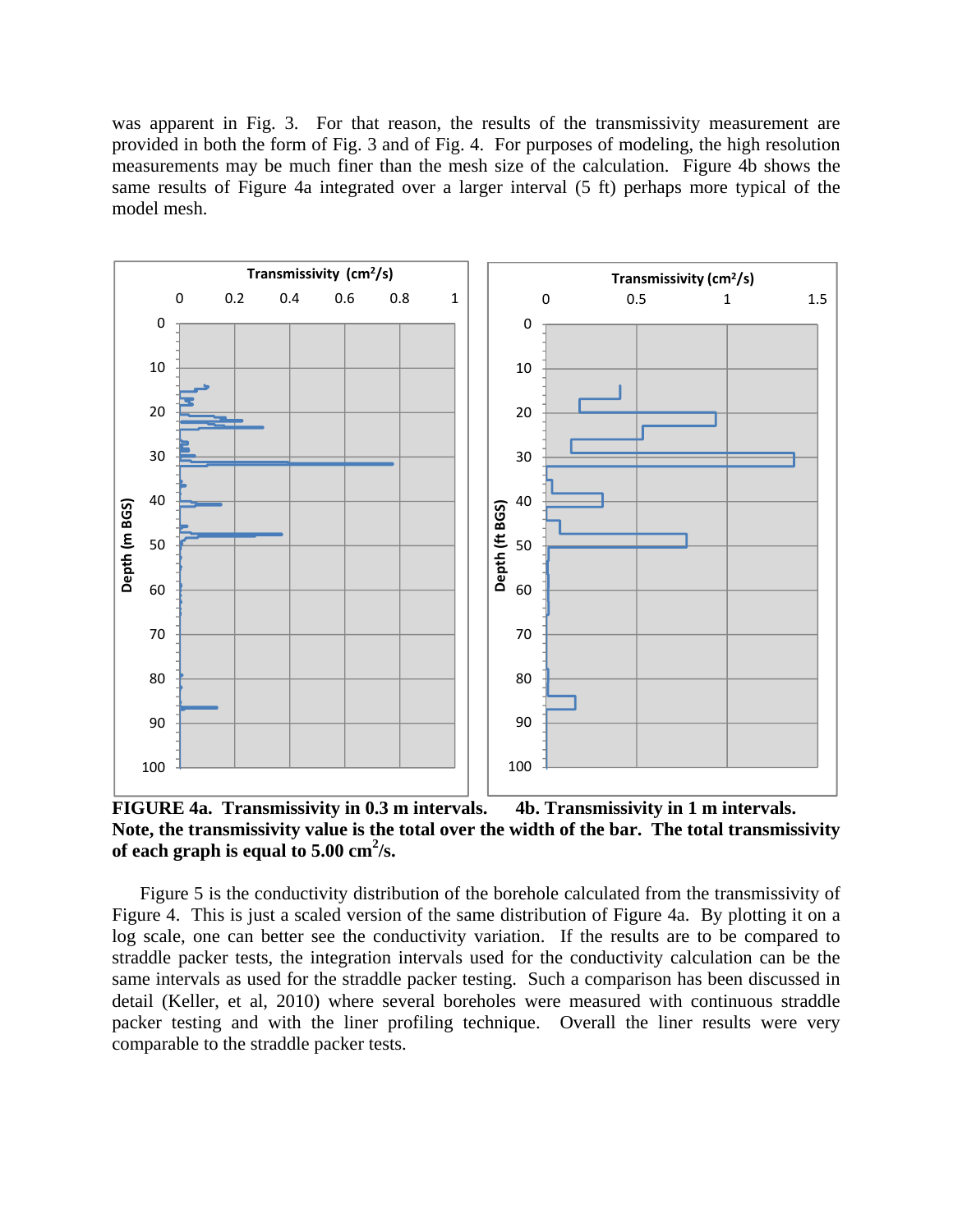### **Use of the results**

Often the measurement of the borehole transmissivity is for the purpose of understanding the spatial distribution of flow in the formation and for the selection of sampling intervals for multi level measurement systems to obtain discrete water samples and for measurement of the head



at those intervals (Cherry, et al, 2007). The flow curve of Fig. 2 makes the identification of the larger flow zones relatively easy (e.g., 21-23m, 32m, 41m, 47m, 86m). Those are the intervals of large drops in the velocity curve. The transmissivity distribution can be integrated from the bottom of the hole to the top to give a curve as shown in Figure 6. This is essentially identical to the flow curve of Figure 2, since it was derived from Figure 2. The only difference is that the units are of transmissivity ( $\text{cm}^2/\text{s}$ ). The transmissivity at the top of the hole is the transmissivity of the entire hole. The transmissivity at any lower elevation is the transmissivity of the open borehole below that elevation.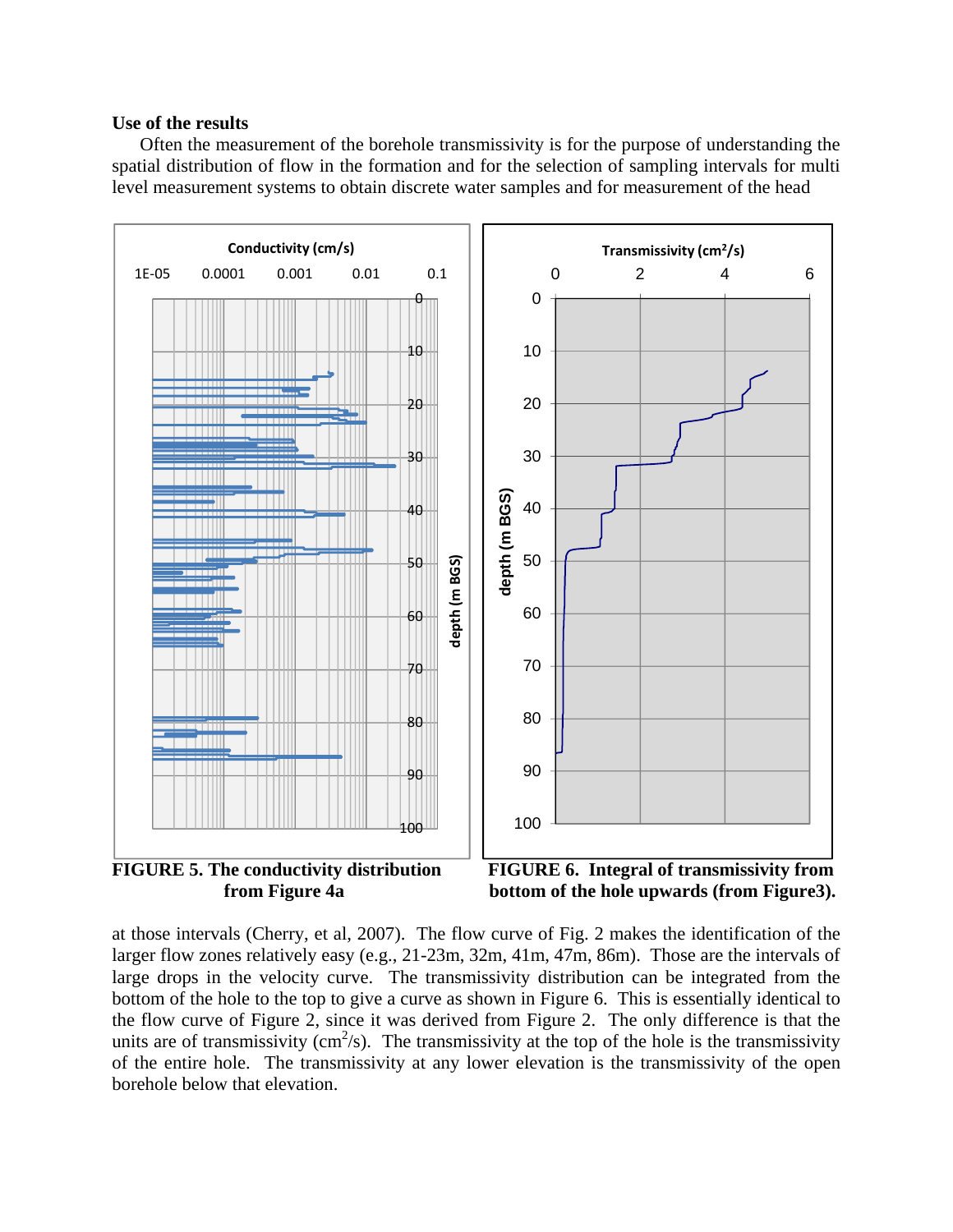The identification of the top and bottom of a sampling interval allows one to calculate the conductivity of that interval from Figure 6. For example, the integrated transmissivity at 30m is 2.75cm<sup>2</sup>/s and at 32m is 1.43cm<sup>2</sup>/s. The difference in the transmissivity values is 1.32cm<sup>2</sup>/s, which divided by the interval, 200cm, yields a conductivity of 0.0066cm/s for that interval. If information from a video log shows that the transmissive feature has a span of only 0.1cm (a guess), the conductivity of the feature itself would be 13.2cm/s, a very high value. In modeling that fracture, any of the conductivity values are correct as long as the appropriate spatial dimension and appropriate porosity are used to obtain the transport velocity in that feature.

Because one hole volume of water is displaced and the transmissivity distribution is a measure of where it flowed out of the hole, the entire data set is self consistent and conserves

mass and transmissivity. Another feature of the measurement is that there is no leakage past the liner to an open hole above the end of the liner. Therefore, the sum of the individual transmissive intervals is the total transmissivity. For some other kinds of flow measurements, leakage during individual measurements will lead to a total of the measurements exceeding the flow capacity of the entire hole.

### **The transient at the beginning of the measurements**

As the liner is released to perform the measurement, the head in the hole beneath the liner immediately jumps to essentially the full excess head inside the liner. That instantly develops an extremely steep gradient in the hole wall and a very high flow rate out of the entire hole. Before that transient has faded, the decay of the liner velocity violates the basic assumption that a liner velocity decrease is due to flow into the hole wall in the interval traversed in that time step. Instead, the liner velocity drop is due to the decay to steady state throughout the entire hole. However, as the liner descends with the same excess head, the gradient from the hole wall into the formation approaches the steady state gradient. Figure 7 (dashed curve) shows the flow rate of Figure 2 before the calculated transient was subtracted from the measured flow rate. **FIGURE 7. Showing the flow rate before** 



# **the transient is removed**

Ideally, the transient has largely passed before the liner emerges from the surface casing. However, that is not the case for short casings or very low conductivity media. In most cases, that portion of the initial measurement clearly dominated by the transient is cropped, leaving one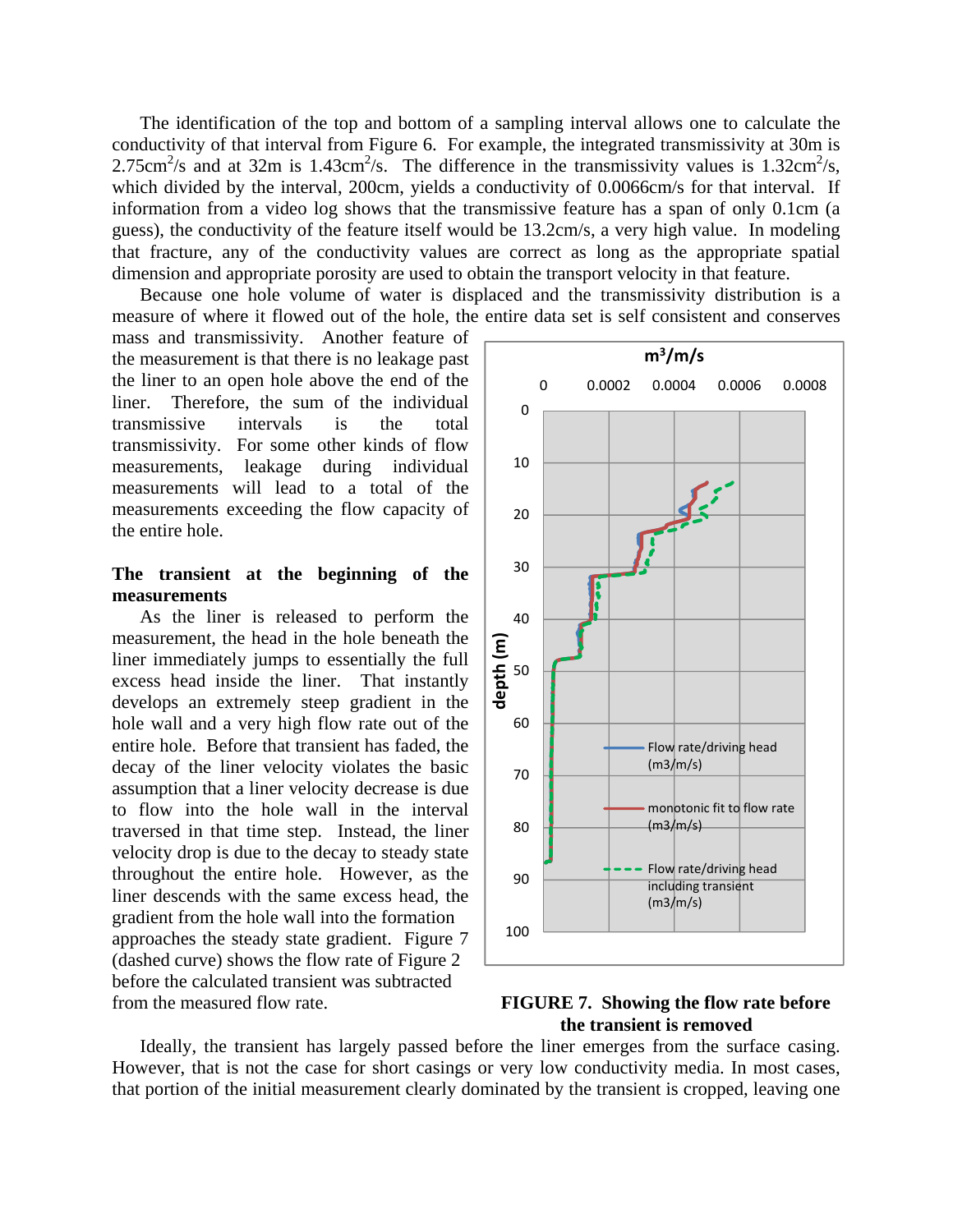uncertain of what borehole transmissivity may exist in that upper interval. The data reported starts at the depth considered relatively independent of transient effects. However, liner velocity drops at very large flowing fractures are superimposed on the transient of the slow flowing fractures. In Figure 7, the flow zones above 20 ft should be confirmed with other measurements or be considered questionable. Currently, a transient seen to occur in the casing can be fit to an appropriate combination of conductivity based on the liner velocity and an estimated porosity/storativity so as to match the observed transient. The transient can then be subtracted from the data set to reveal any remaining velocity drops due to transmissive features as in Figure 7. There are some methods, such as prior water addition to the hole, to assure that when the liner measurement begins that the transient has decayed to insignificance and the outflow from the hole is near steady state when the liner measurement is initiated. The effect of nonlinear flow on the measurement results has been determined from very careful straddle packer measurements at Guelph, Ontario (Quinn, 2009). In extremely fast flowing zones, the liner profiling method can underestimate the conductivity by a factor of 2-5.

### **Measurements with steep gradients in the medium**

The initial liner measurement and data reduction assumes that the blended head in the borehole is near or equal to the head in the formation and therefore the excess head in the borehole is the driving pressure for the measurement. For situations where that is not the case, when the head distribution in the formation becomes known (e.g., after a multi level system is installed), that measured head distribution can be used in the correction of the head in the transmissivity calculation.

### **Further utility of the transmissivity profile**

Figure 2 shows quite clearly the location of major flow paths. Some profiles show a variety of other aspects of the transmissive zones. It is beyond the scope of this paper to describe the implications of the shape of the velocity curve, but there is useful information in the detailed distribution of the transmissivity curve (Keller, et al, 2010).

### **The resolution of the method**

The fast moving liner can resolve a velocity change greater than about 2%. So a fast moving liner will not detect low transmissivity features. The vertical depth resolution is better than about 0.3% of the depth (i.e., 0.3m at 100m). In the data reported is a graph of both the actual data and an over plot of a monotonic curve of the data. The purpose of the monotonic curve is that it ignores the temporary drops in liner velocity such as caused by a washout. If there are no perturbing features and very little noise in the data, the two curves will be nearly identical. If the data plot differs significantly (a difference obvious to the eye) from the monotonic fit, the results are less reliable. The monotonic fit is used to calculate the transmissivity curve. The monotonic fit tends to be constant over a region of large fluctuations in the data with depth since it only matches the peaks in a noisy data set. A caliper log is very useful prior to the liner measurement to verify that the hole is open and to identify temporary drops in velocity as due to hole enlargements.

Fast moving liners also tend to provide more noisy data sets due to fluctuating drag effects of several kinds. Small hole diameters  $\left($ <10cm) with deep water tables  $\left($ >30m) can aggravate the drag on the liner due to wet film adhesion. The use of transducer at the bottom of the hole